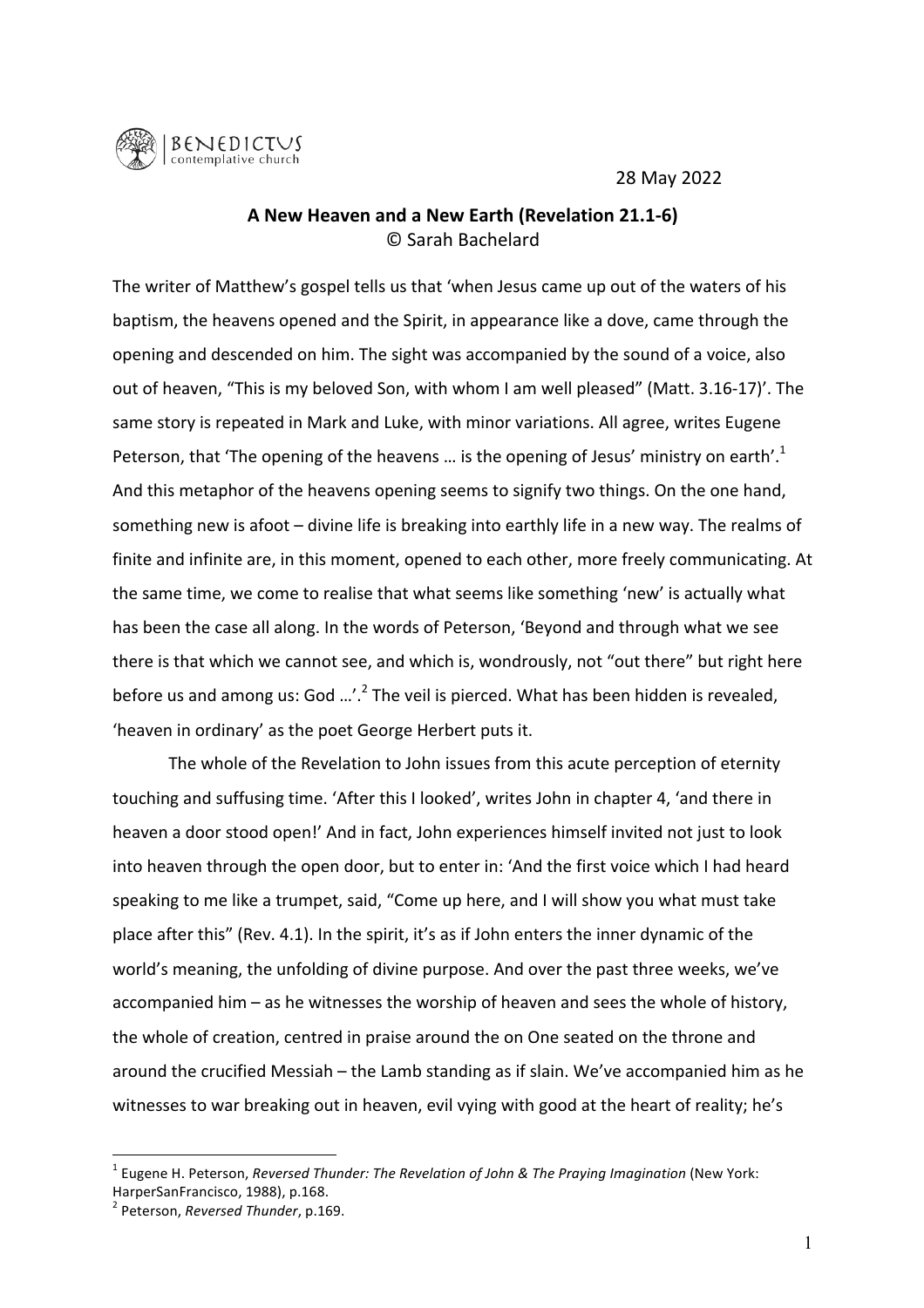shown us Satan being cast out of heaven, yet not finally defeated, continuing to wreak destruction on earth. Until finally he sees the Rider on the White Horse with his robes dipped in his own blood (another image of the crucified Messiah) coming out from heaven to prevail over evil by the sword that emanates from his mouth, which is to say by power of God's Truth. And all this extraordinary vision has provoked us to wonder about the underlying dynamic of reality, about the power of evil and the means by which goodness conquers, as well as the question of nonviolent action in a violent world.

And now, at the culminating point of John's vision, he sees all things renewed: 'Then I saw a new heaven and a new earth'. Peterson notes that in Genesis the biblical story began with a beginning, and now in Revelation it ends with a beginning too. 'The story that has creation for its first word, has creation for its last word'.<sup>3</sup> But now, the creation is no longer threatened by de-creation for the sea, the ancient Scriptural symbol of chaos, 'is no more'. And this, Revelation would have us believe, is the happy ending that is God's meaning, and that is in God's power to fulfil. This is the ground of our hope. And before we dismiss it as wishful fantasy, too good to be true, let's take a closer look at its substance.

What's 'new' about the new heaven and the new earth? It seems to be to do with the final overcoming of the experience of separate realms. That is, at the end and renewal of all things, there is coinherence of heaven and earth, God and creation. 'See, the home of God is among mortals. He will dwell with them; they will be his peoples, and God himself will be with them'. Austin Farrer writes, 'The kingdom of God comes on earth "as it is in heaven" and unites [humanity] to the Godhead'.<sup>4</sup> In the new creation, as John apprehends it, we will be uninterruptedly present to God, the loving source of all life, which means that 'death will be no more, mourning and crying and pain will be no more'. This isn't a completely alternative universe. Already, here and now, we have glimpses of this coinherence. It's just that we don't yet inhabit it fully  $-$  it's not a stable reality for us. So Peterson writes: 'The vision of heaven is not the promise of anything *other* than what we have already received by faith'; it's its completion. And again: 'We have access to heaven now: it is the invisibility in which we are immersed, and that is developing into visibility, and that one day will be thoroughly visible'. $5$ 

<sup>&</sup>lt;sup>3</sup> Peterson, *Reversed Thunder*, pp.169-170.<br><sup>4</sup> Austin Farrer, *The Revelation of St John the Divine: Commentary on the English Text, first published Oxford* University Press, 1964 (Eugene, OR: Wipf and Stock, 2005), p.211.

<sup>&</sup>lt;sup>5</sup> Peterson, *Reversed Thunder*, p.172.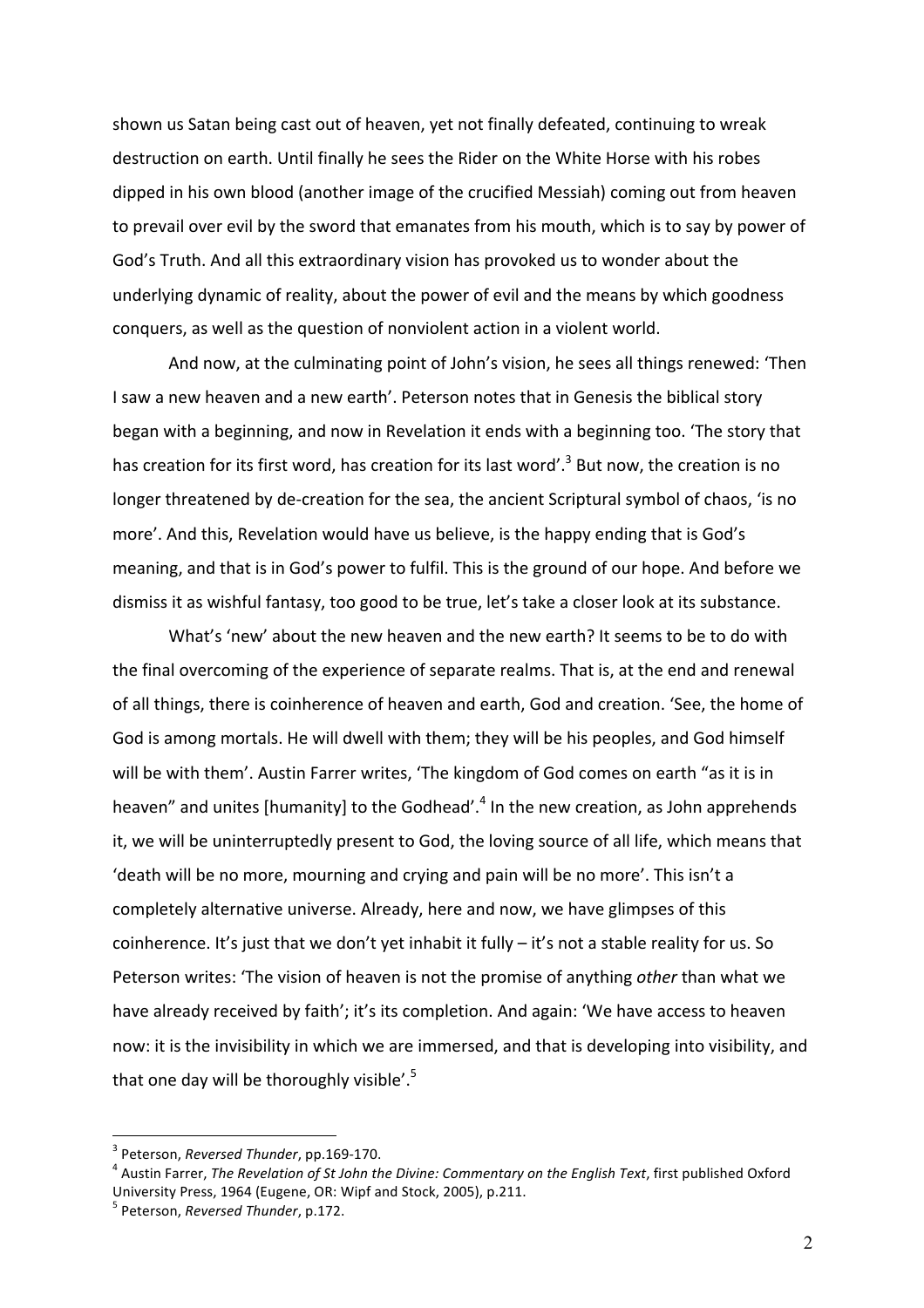What's critical, though, is this promise isn't focused primarily on the state of individual consciousness. It's not just that some of us might break through the veil to dwell in a state of mystical union. In Revelation, the yet to be consummated coinherence of heaven and earth is described as the coming of 'the holy city, the new Jerusalem' (Rev. 21.2). This is a vision of corporate transformation, of justice and well-being founded on the earlier vision of the prophet Isaiah: 'For behold, I make Jerusalem a rejoicing and my people a delight ... and there shall no more be found in her the voice of weeping or the voice of crying' (Isaiah  $65.19$ ).<sup>6</sup>

And here's a striking thing. In this vision, rather than the renewed creation involving a return to the Garden of Eden or 'an escape to the country', it's precisely where humanity has most distorted God's image in itself that reconciliation is effected. Commentators point out that cities have a bad press in Scripture. The first city, Enoch, was built by the first murderer, Cain, and destroyed in the Flood. The second city, Babel, was built in an attempt to storm heaven and led to the confusion of tongues which divided humanity. In Revelation, the city of Babylon represents the total depravity and injustice of a humanity in thrall to the beast, while in the gospels Jesus lamented over the city of Jerusalem that consistently destroyed the prophets and stoned those sent to it from God. 'The city is what we tried to build but could not', writes Peter Llewellyn.<sup>7</sup> So there's something here about the new creation not denying our human culture and striving, even though these have led us so often to be less that we're created to be. This is about the transformation, rather than the bypassing of who and how we are. The new Jerusalem comes down from heaven and yet is built on foundations inscribed with the names of the twelve apostles and entered by gates inscribed with the names of the twelve tribes of Israel. This new city is a collaboration of grace and faithfulness, God and humanity, and a habitation for all.

In the elaborate depiction of this city that follows in the text, three characteristics stand out. The city is in the shape of a perfect cube – representing a vast extension of the cubic holy of holies designed for Solomon's temple (1 Kings 6.20) (L.117). It's thus a vision of symmetry and harmony, in which God is wholly present. For this reason, the city has no need of a temple, 'for the temple is the Lord God the Almighty and the Lamb'. In other words, in the new creation, there is no longer any sacred/secular divide and no need of

<sup>&</sup>lt;sup>6</sup> See Farrer, *The Revelation of St John the Divine*, p.212.<br><sup>7</sup> Peter Llewellyn, '"The Unveiling": Reflections on the Book of Revelation as a Spiritual Adventure', February 2017 (Printed by the York Community Resource Centre), p.117.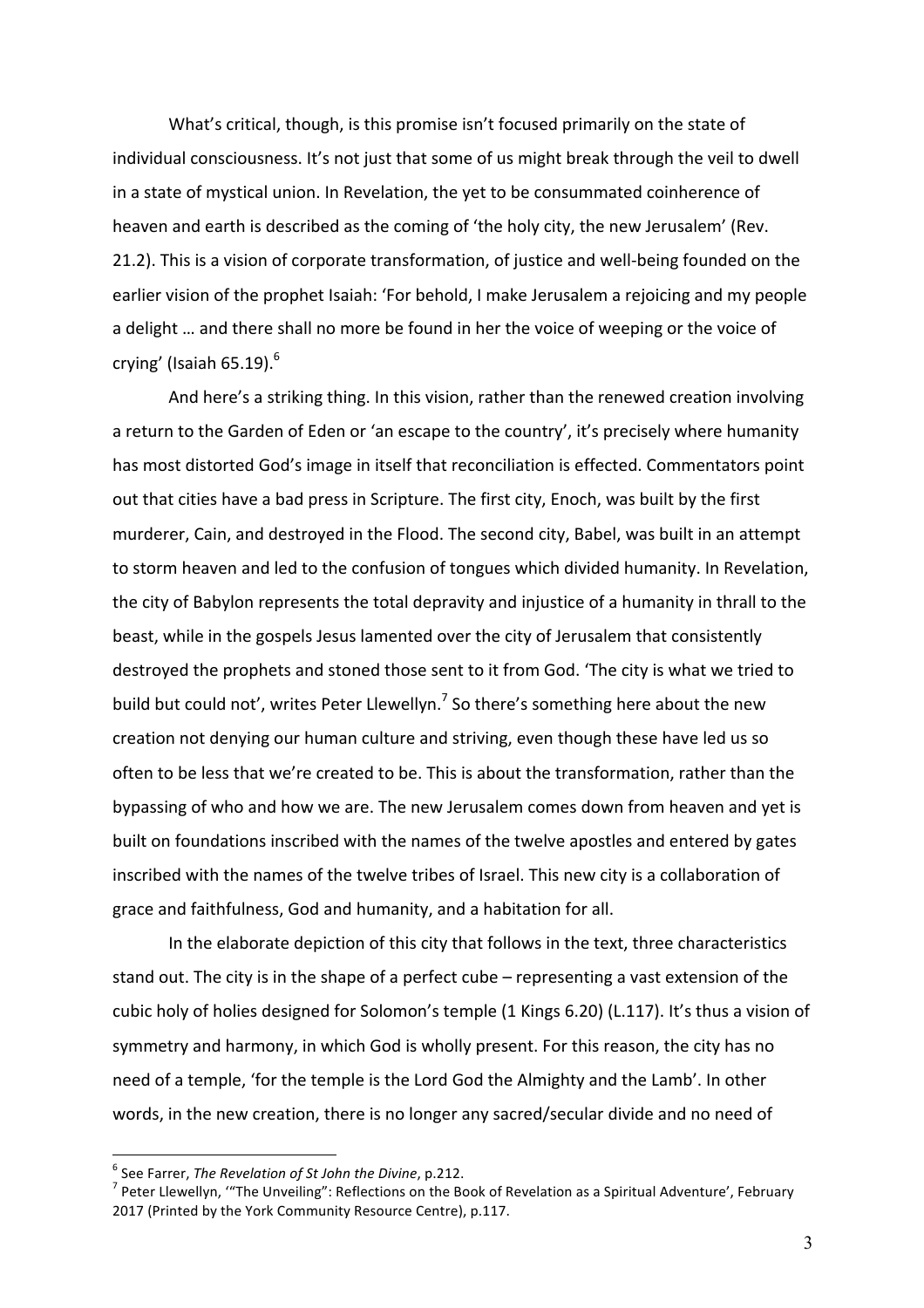priestly mediation, for the divine presence is immediate. And this means likewise that there is 'no need of sun or moon to shine on it, for the glory of God is its light, and its lamp is the Lamb'. 

And finally, 'flowing from the throne of God and of the Lamb, through the middle of the street of the city', there is 'the river of the water of life, bright as crystal ... On either side of the river is the tree of life with its twelve kinds of fruit, producing its fruit each month' (Rev. 22.1-2). Here is the reversal of the expulsion from Eden. In the Genesis story, on account of their grasping after self-sufficiency, God is conceived as expelling Adam and Eve lest they reach out their hands and 'take from the tree of life and eat, and live forever'. God even places 'a sword flaming and turning to guard the way to the tree of life'. Now, though, a humanity reconciled to God and restored to its true identity through right worship, has free access to the fruits of this tree whose leaves are for the healing of the nations.

The conclusion of Revelation is an astonishing piece of literary art, as well as an astonishing vision of all things reconciled and redeemed. It proclaims the consummation of intimacy with the ground of our being and an overflowing, abundant justice. David Neville points out that the collection of authoritative Scriptures for Christians 'begins and ends with visions of *shalom* (harmonious wholeness)'. These witness, he says, 'to God's will and purpose for the created order'.<sup>8</sup> According to the Revelation of John, this *shalom*, grounded in the being of God, is at one level already accomplished. 'It is done! I am the Alpha and the Omega, the beginning and the end' (Rev. 21.6). At the same time, Revelation ends with a prayer for the Lord's coming, 'Maranatha'. It's not done; God's shalom is not yet fully realised on earth, and humanity is demonstrably not yet wholly reconciled to God, and nor in consequence to ourselves, each other and the rest of creation. Which leaves us ... where?

In the end, is John's purported Revelation just fantasy, the concoction of a fevered imagination refusing to accept the tragic and ultimately meaningless struggle of life on earth? On what grounds might we imagine it unveils anything and breaks through into truth? 

Let me offer two final thoughts. Regarding Revelation's testimony that eternity touches and suffuses time, that an invisible reality of love undergirds and sometimes becomes apparent in the visible realm, this is a perennial theme in the contemplative

4

<sup>&</sup>lt;sup>8</sup> David J. Neville, A Peaceable Hope: Contesting Violent Eschatology in New Testament Narratives (Grand Rapids, MI: Baker Academic, 2013), p.218.